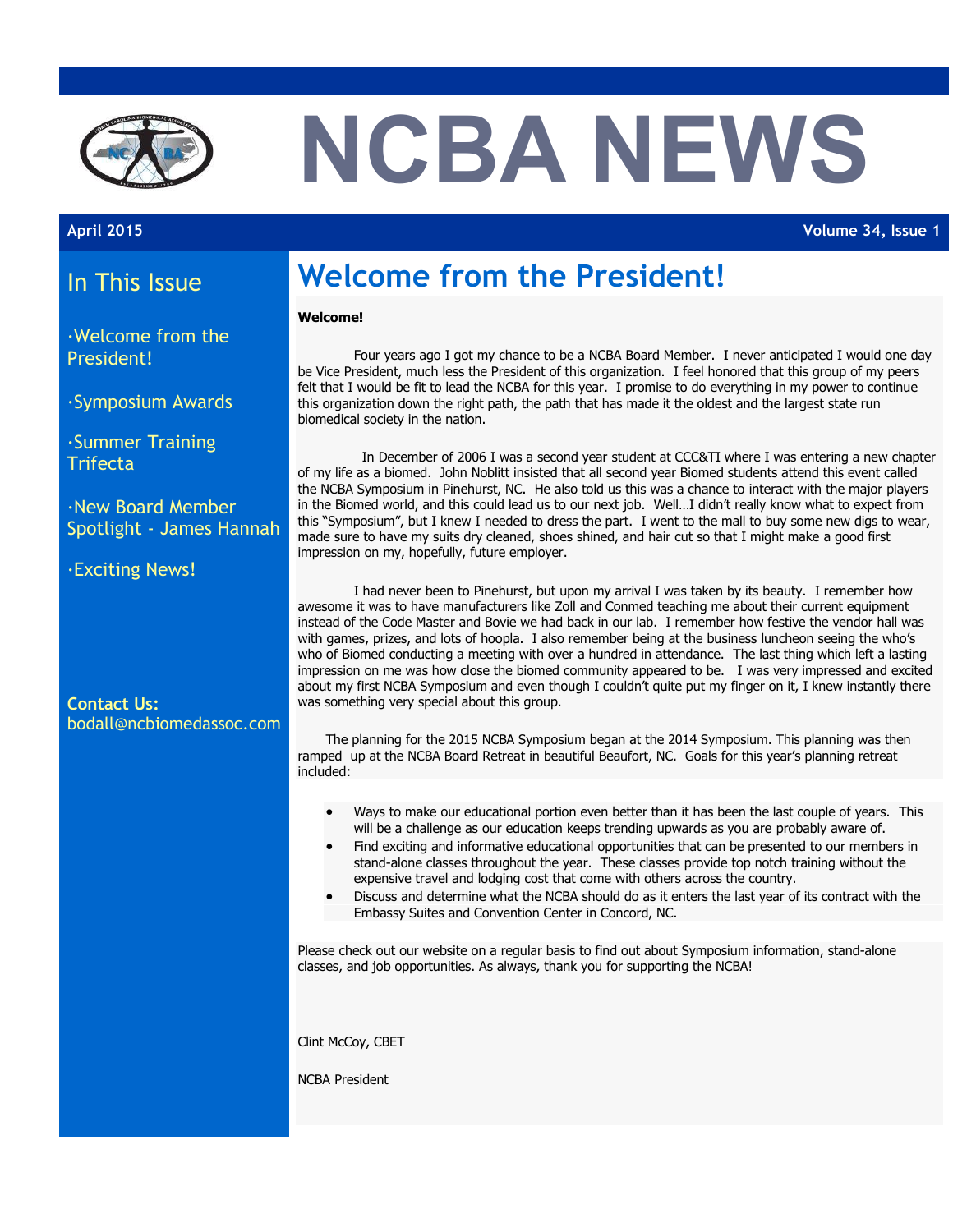## **Symposium Awards**

**Are you a second year BMET student or do you know one? Applications are being accepted now through July 15th for the Eddy Whisnant Scholarship and the Norman "Red" Reeves Scholarship.**

## **Eddy Whisnant Scholarship**

The Eddy Whisnant scholarship fund was established in 1991, by the North Carolina Biomedical Association (NCBA) to provide academic scholarships to students enrolled in the North Carolina Community College systems, Biomedical Equipment Technology programs. The scholarship is administered by the NCBA Scholarship Committee appointed annually by the board of directors of the NCBA. A student must be working toward an Associate in Applied Science Degree in Biomedical Equipment Technology.





**Congratulations to Erica Douglas for winning this Scholarship at the 2014 NCBA Symposium!**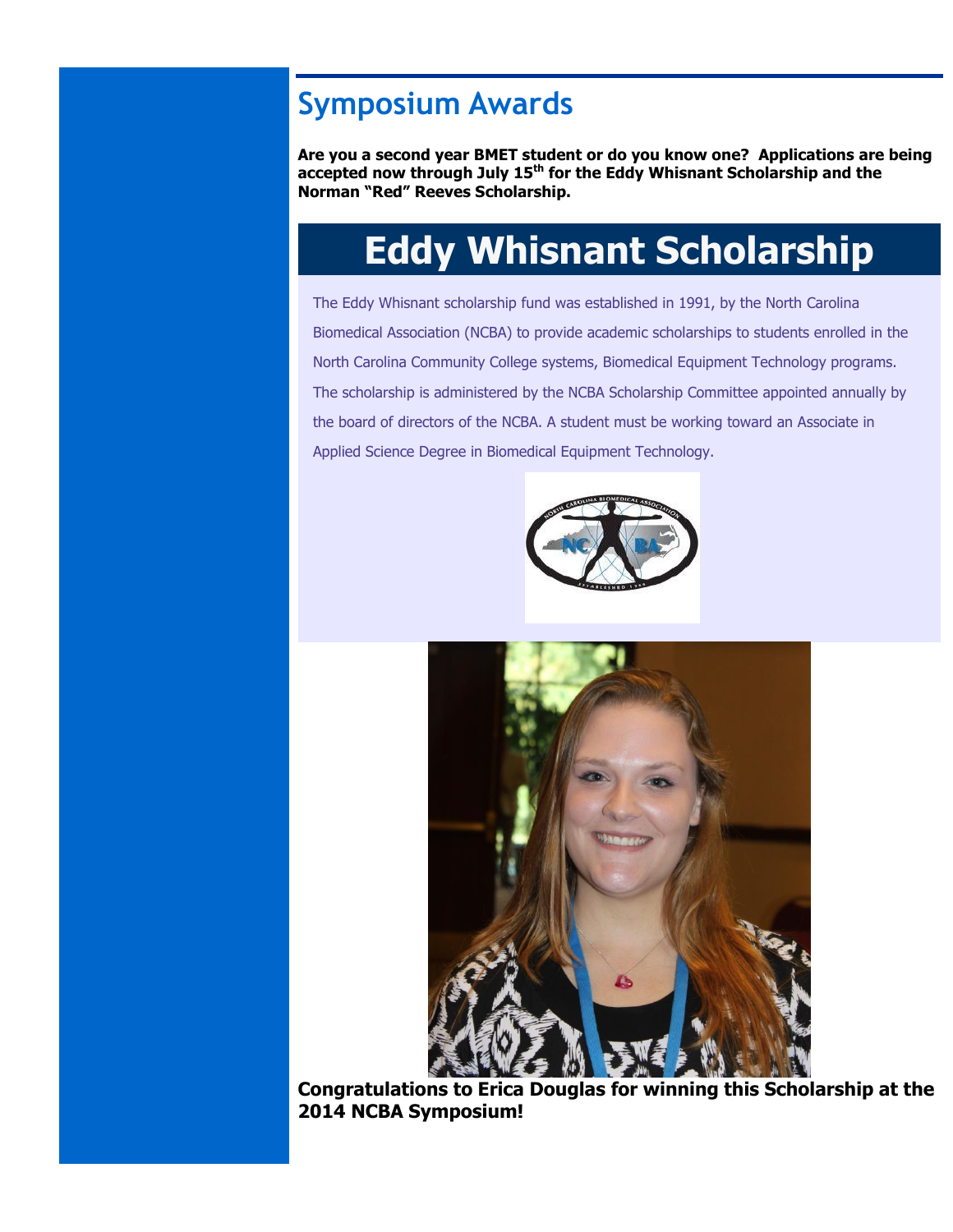## **Norman "Red" Reeves Scholarship**

The Norman "Red" Reeves Scholarship Fund was established in 1993 to provide academic scholarships to students enrolled in the North Carolina Community College Systems Biomedical Equipment Technology Program. The scholarship is administrated by the NCBA Scholarship Committee appointed annually by the Board of Directors of the North Carolina Biomedical Association. The applicant must be working toward an Associate in Applied Science Degree in Biomedical Equipment Technology.



The Board of Directors of the NCBA would like to express their most sincere thanks to US Medical Systems for their support of this scholarship.



**Congratulations to Leo Juarez for winning this Scholarship at the 2014 NCBA Symposium!**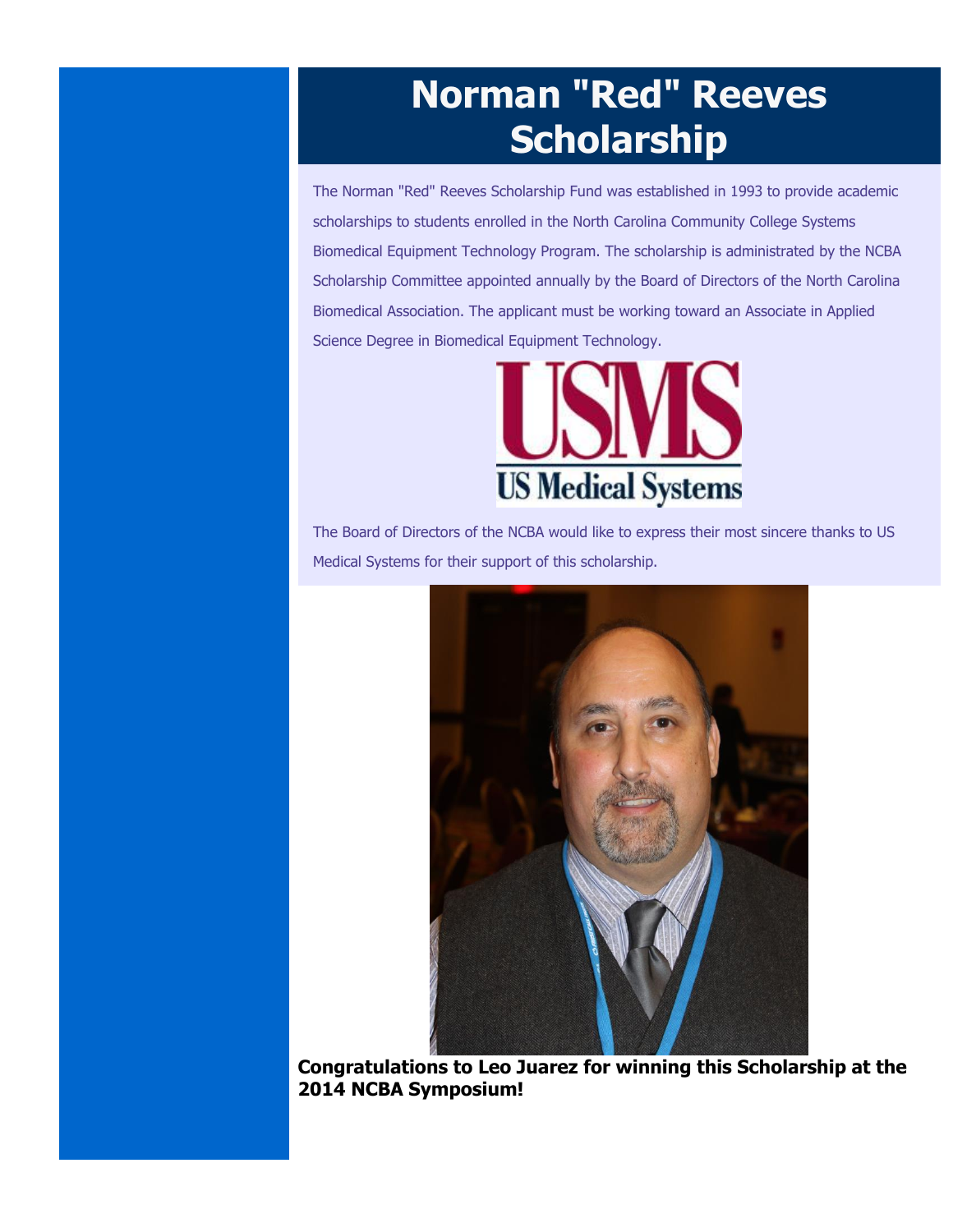## **W. Glenn Scales Scholarship**

The W. Glenn Scales Scholarship was established in 2008 by the North Carolina Biomedical Association (NCBA) to provide an academic scholarship to a biomed in the NCBA that is seeking to expand their degree by attending a recognized program for pursuit of a Baccalaureate or a graduate degree. The Scholarship Committee of the Board of Directors of the NCBA will select the recipient and present them with the Scholarship at the annual Symposium.



The Board of Directors of the NCBA would like to express their most sincere thanks to Aramark for their support of this scholarship.



**Congratulations to Derek Fleming for winning this Scholarship at the 2014 NCBA Symposium!**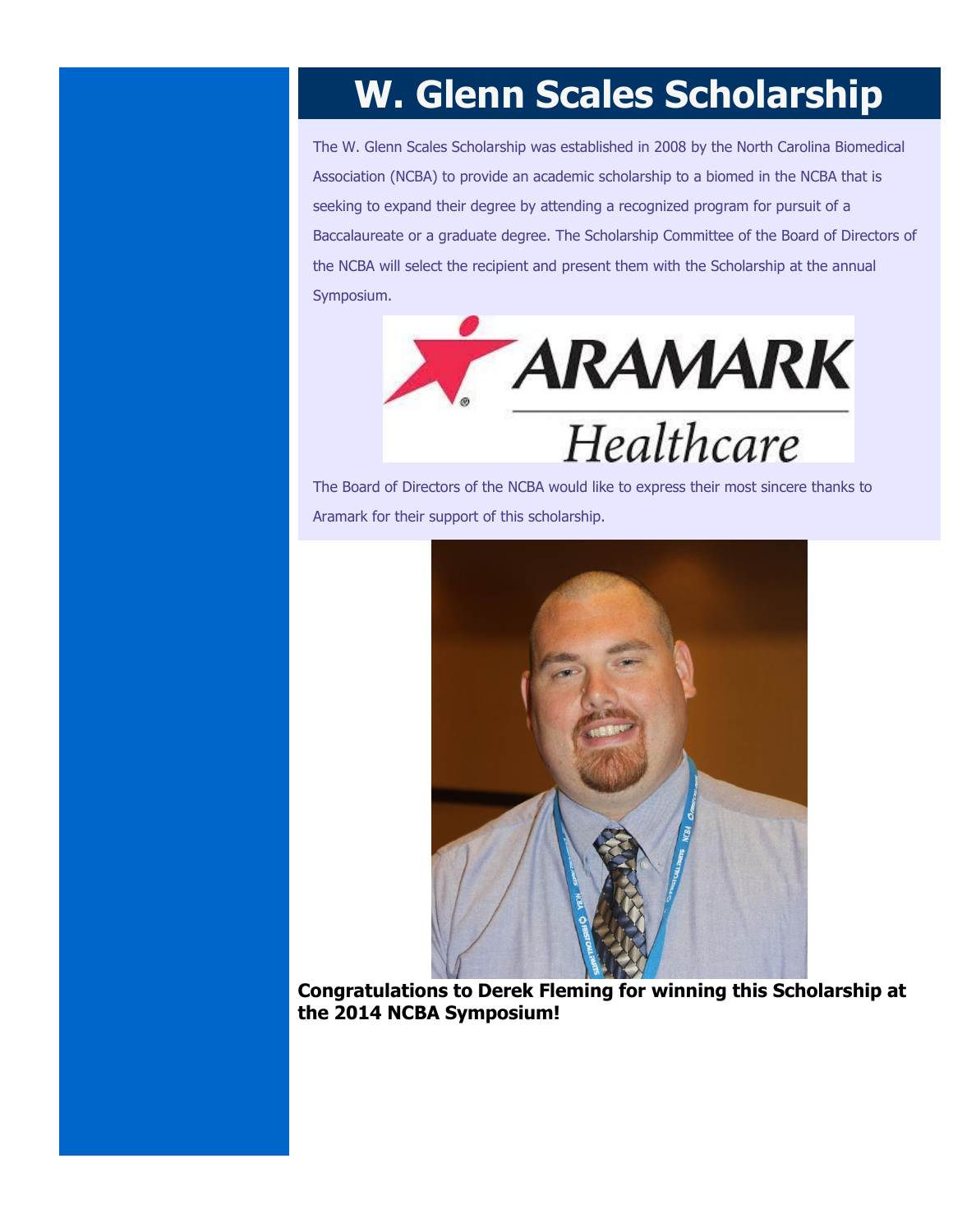## **Shop of the Year Award**

Do you have, or know of a Biomedical Engineering shop worthy of special recognition? In honor of Kevin Scoggin, the North Carolina Biomedical Association (NCBA) is accepting nominations for the new Kevin Scoggin Biomedical Shop Recognition Program.

In each Newsletter, the NCBA Board of Directors will recognize one nominated shop in a feature article that demonstrates some of the special and or unique things that they are doing in an effort to demonstrate and promote the value of the Biomedical profession within their organization.

During the NCBA Symposium Business Luncheon, one shop will be identified as the Kevin Scoggin / NCBA Shop of the Year. As part of this recognition, the NCBA will sponsor a luncheon for the selected shop and feature them in the newsletter following the Symposium.

If you know of a shop deserving of this special recognition named to honor the memory of one of our Honorary Members, Kevin Scoggin, please submit an email about the shop describing why you believe they deserve this special recognition along with a completed nomination form.

Please submit all completed nomination forms to [ShopOfTheYear@ncbiomedassoc.com.](mailto:shopoftheyear@ncbiomedassoc.com)



**Congratulations to the shop at Wake Med Health for winning this award at the 2014 NCBA Symposium!**

**You can find more information on these awards at: <http://www.ncbiomedassoc.com/ScholarshipsAwards.aspx>**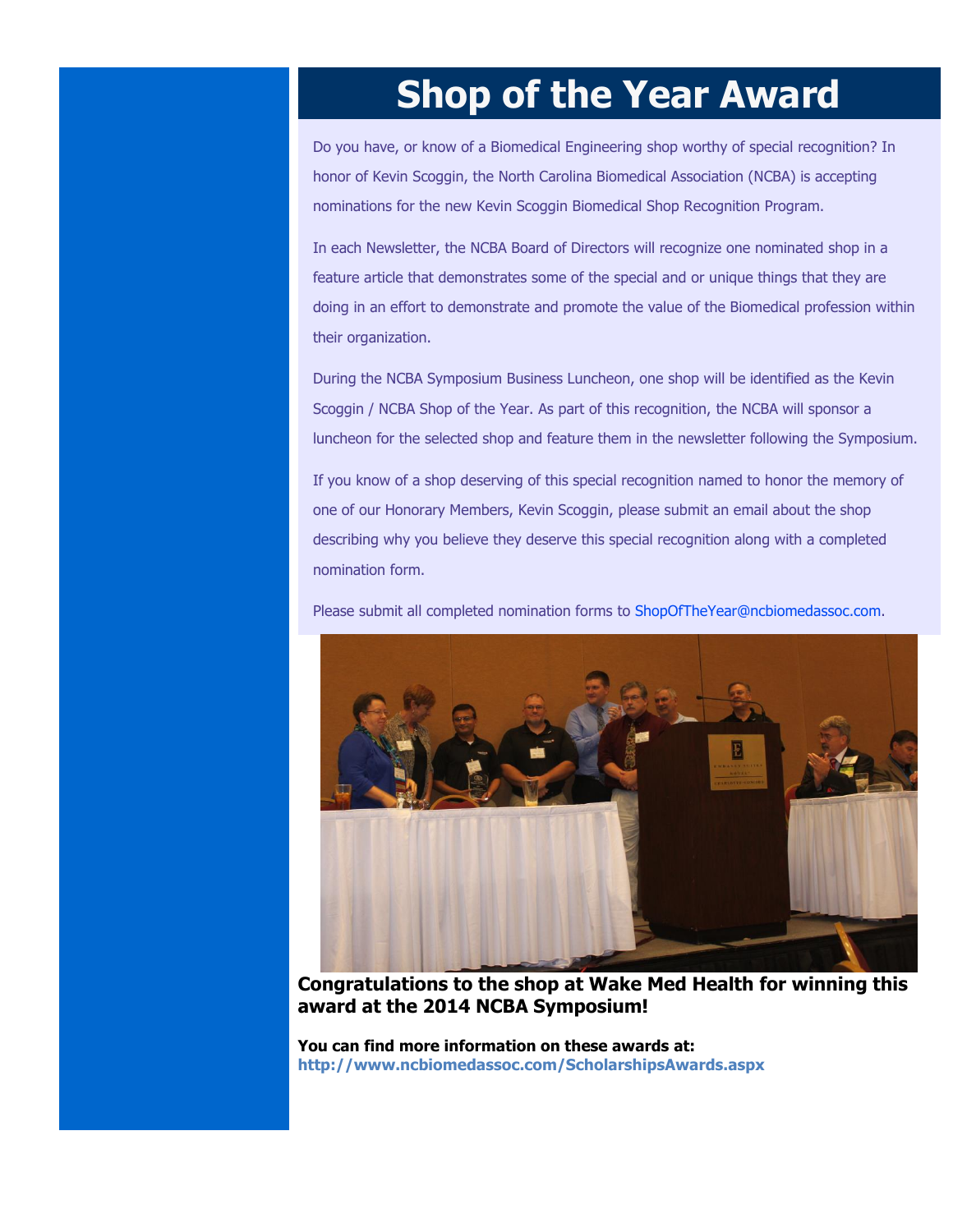## **Summer Training Trifecta**

The NCBA takes great pride in the practical training opportunities provided to its members. We are excited to announce three great courses that will take place this summer. Here are the details:

#### **June 9 – 12 2015 GE Carescape B850/650 Class** Kevin Jackson - Instructor

Location: Rex Healthcare Raleigh, NC \$5000 per student (\$7585 value)

The CARESCAPE\* B650/B850 Monitor Hardware Training course will introduce the B650 and B850 Patient Monitor platforms and their accompanying modules and peripherals. This Hardware Training will include hardware overview, User Interface navigation, troubleshooting, maintenance and checkout procedures on both B650 and B850 platforms. Some key topics that will be presented are theory and operation of the B650 and B850, use of Webim service interface, configuration, licensing the options and features, calibration procedures for supported hemodynamic parameter modules, and key servicing techniques.

Kevin Jackson is a Technical Instructor with GE Healthcare. He received his B.S. from Cardinal Stritch University and his Masters Degree from Keller Graduate School of Management. Both degrees are in Management of Information Technology. He joined GE Healthcare in 2007 as an instructor for Healthcare IT as well as courses for the Carescape System (B450, B650 and B850), Apex Pro CH, MUSE, and MARS. He has taught classes all over the world including Germany, Finland, Panama and Saudi Arabia. He enjoys the opportunity to interact with HTM professionals in all areas of our community. He currently resides in Milwaukee, WI.

#### **June 15 – 18 Biomed Certification Class**

John Noblitt - Instructor Location: Horizon CSA Center\_ Mooresville, NC \$350 per student

The NCBA proudly presents its 2015 Biomed CBET Study and Preparation Class Offered by one of the premier biomed instructors in the country. This class will Provide review opportunities of the key areas of the ICC CBET exam and better prepare you for a more successful outcome to becoming a certified biomedical technician. Offered this year at the Horizon CSA Center in Mooresville, NC, do not miss the opportunity to advance your skill set and your career as a HTM professional.

John Noblitt is the Director of the Biomedical Equipment Technology Program for Caldwell Community College located in Hudson, North Carolina. He is a long standing, active member of the North Carolina Biomedical Association Board of Directors.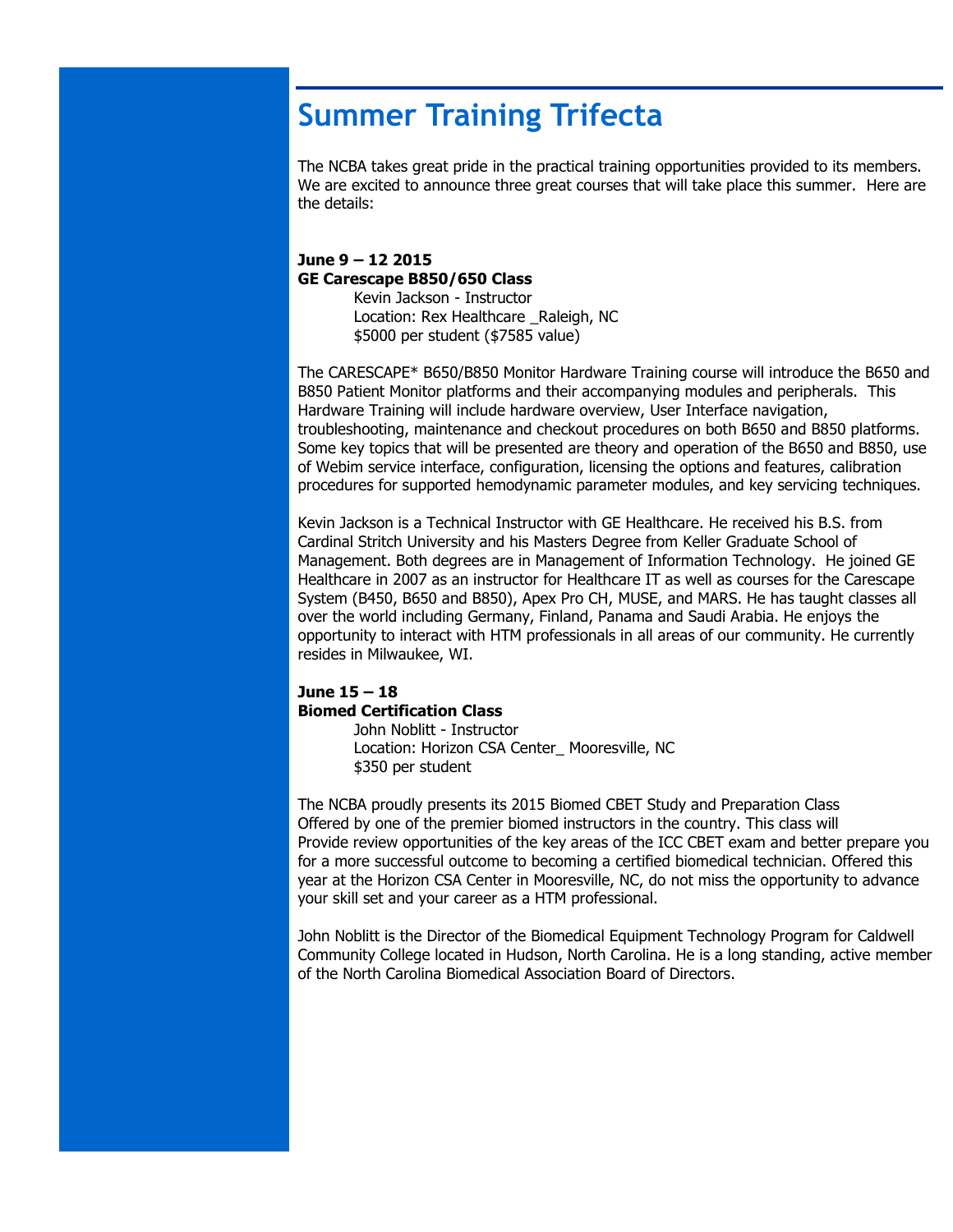#### **July 10th 2015**

#### **Smiths Medical Medfusion 3000/4000 Series Syringe Pump Training Class**

Mike Machtemes – Instructor Location: Rex Hospital \_ Raleigh, NC \$450 per student

This course will provide the opportunity for the attendee to become certified in the maintenance, service, calibration and functional check out of Medfusion 3000/4000 Series Syringe Pumps.

Mike Machtemes CBET has been a biomedical professional since 1980. He is the technical coordinator for Smiths Medical and has been with the company since 2006.

#### **Registration can be found on the website. Seats are limited and these classes will fill up, so register today!**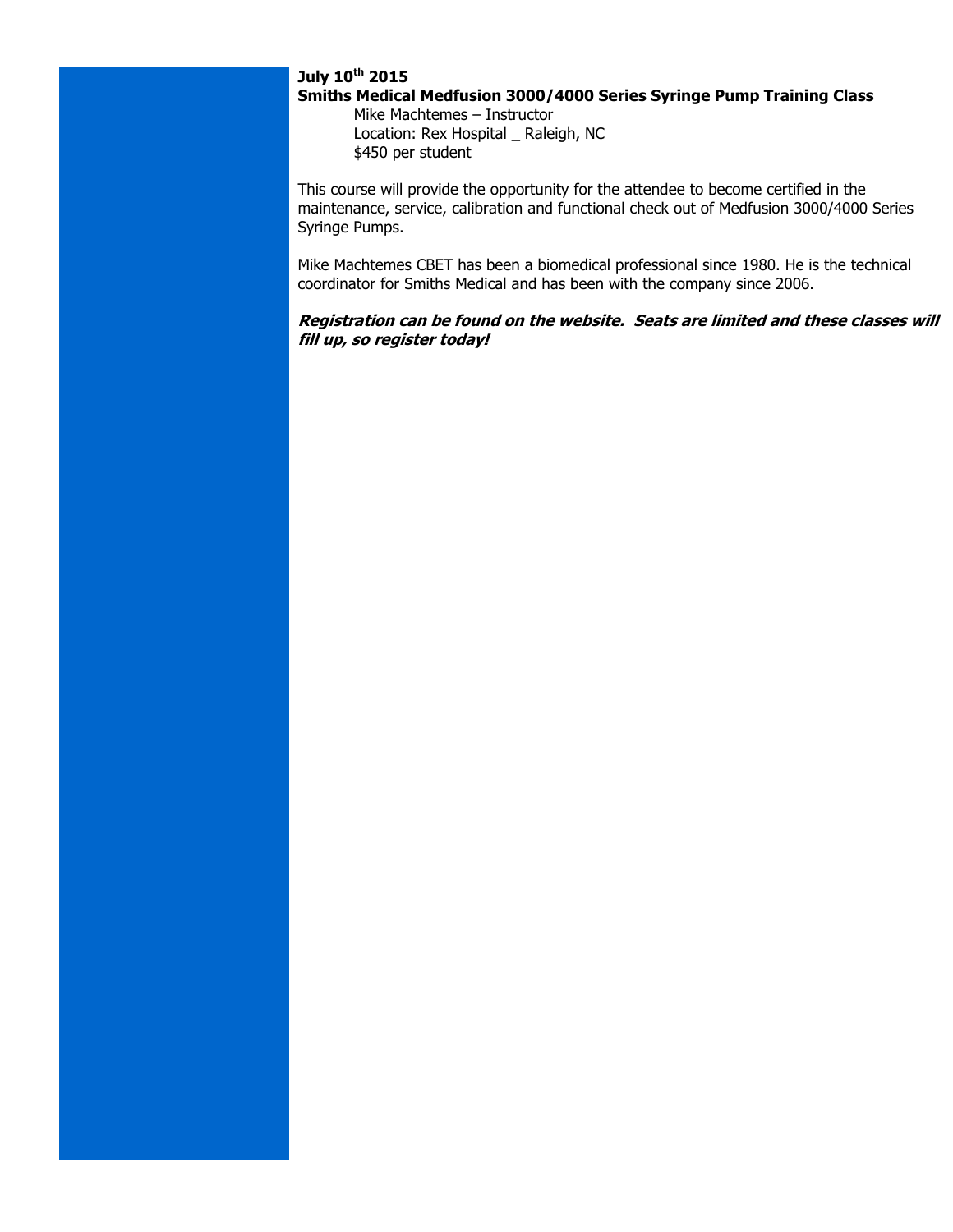#### **New Board Member – James Hannah**



James Hannah is the Operations Manager for Universal Hospital Services (UHS). Mr. Hannah brings more than 10 years of experience and expertise in the management of operational processes, biomedical services, manufacturing services and logistics coordination. At UHS he manages the full range of administrative, logistical and operational duties in a wide variety of program areas including human resources, budgeting, fleet administration, information technology, property management and procurement. He oversees the day-to-day operations of the Morrisville, North Carolina office, where he manages a \$5 million budget and develops and directs programs designed to meet the needs of the company, vendors, constituents, and staff. James is responsible for compliance and implementation of the District's State and Federal laws and related initiatives.

Mr. Hannah joined Universal Hospital Services in 2004, as the Hospital Operational Manager where he managed an onsite staff, overseeing duties ranging from operational duties to customer service at Rex Hospital. He provided daily administrative support for the staff and Rex employees and was instrumental in implementing workplace policies and procedures and organizational development. In 2010, Mr. Hannah took the position of Operational Manager District Office, which moved him from the Hospital based program to the District location. Prior to joining UHS, Mr. Hannah served as a program manager for a level 4 at risk youth facility in Fayetteville, NC (New Beginnings). Mr. Hannah oversaw the day to day activities for clients and staff, participated in counseling sessions with clients, completed intake and discharge assessments and was responsible for the overall welfare of each client.

Mr. Hannah holds a Bachelor of Science degree in Economics with a minor in Finance from Fayetteville State University in Fayetteville, North Carolina. A proud Army brat, Mr. Hannah spent his childhood years in various parts of the globe and currently resides in Wake Forest, North Carolina.

An important aspect of his life is family -- his wife (a Microbiologist/ES, Scientist I), one son (a rising sophomore majoring in Biochemistry at Queens University in Charlotte, NC), and one daughter (a rising sophomore at Heritage High School).